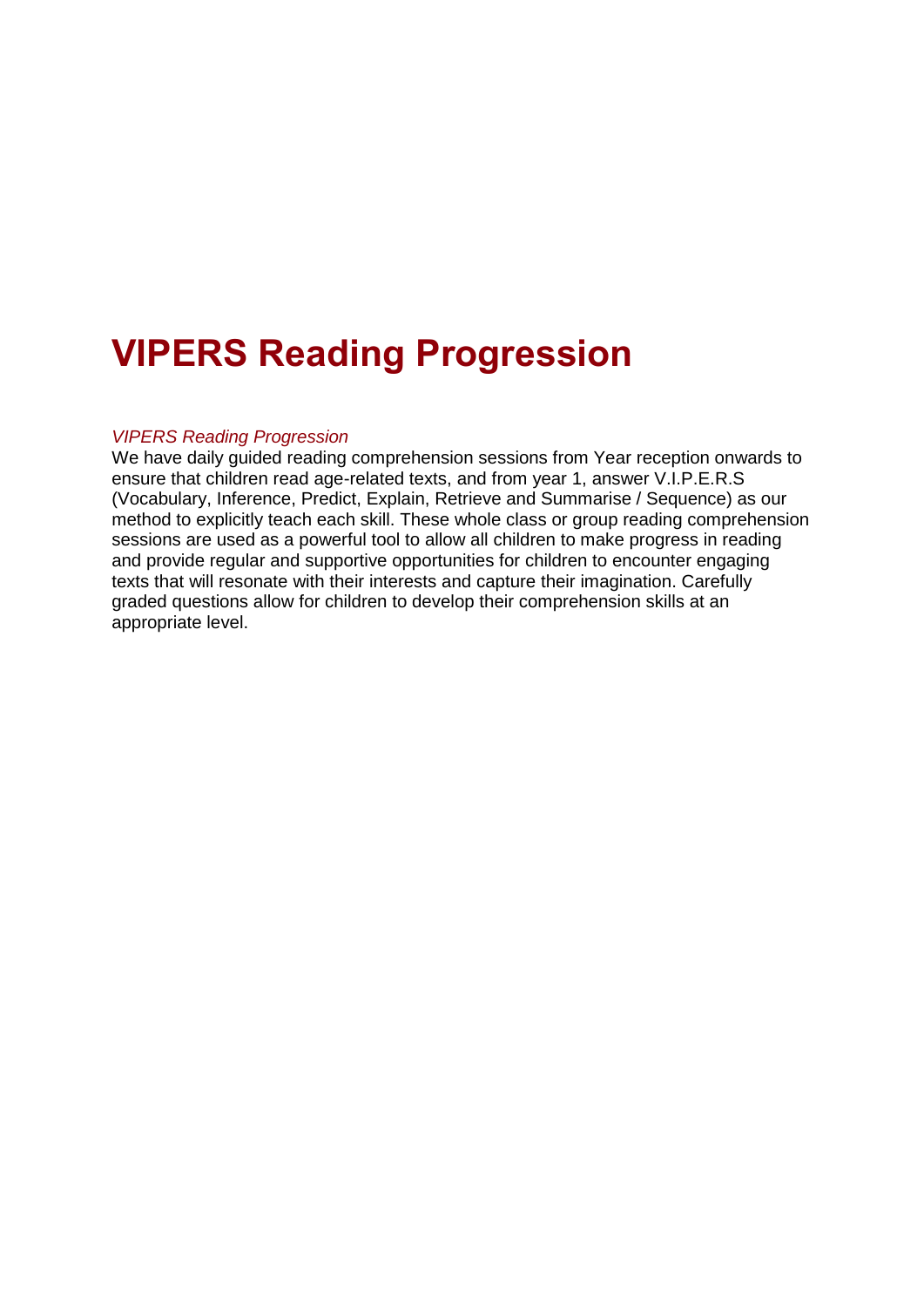#### Year 1 VIPERS Progression Grid

|                                                               | Develop pleasure in reading, motivation to read, vocabulary and understanding by:                                                                                                                                                                                                                                                                                                                                                                                                                                                                                                                                                                                                                                                                                                                                                                                                                                                                                                                                                                                                                                                                                                                                                                                                                                   |
|---------------------------------------------------------------|---------------------------------------------------------------------------------------------------------------------------------------------------------------------------------------------------------------------------------------------------------------------------------------------------------------------------------------------------------------------------------------------------------------------------------------------------------------------------------------------------------------------------------------------------------------------------------------------------------------------------------------------------------------------------------------------------------------------------------------------------------------------------------------------------------------------------------------------------------------------------------------------------------------------------------------------------------------------------------------------------------------------------------------------------------------------------------------------------------------------------------------------------------------------------------------------------------------------------------------------------------------------------------------------------------------------|
| Year 1 National Curriculum Statements - Reading Comprehension | V5: listening to and discussing a wide range of poems, stories and non-fiction at a level beyond that at which they can read independently<br>E1: being encouraged to link what they read or hear read to their own experiences<br>V3: becoming very familiar with key stories, fairy stories and traditional tales, retelling them and considering their particular characteristics<br>V3: recognising and joining in with predictable phrases<br>V3: learning to appreciate rhymes and poems, and to recite some by heart<br>V1: discussing word meanings, linking new meanings to those already known<br>understand both the books they can already read accurately and fluently and those they listen to by:<br>V4: drawing on what they already know or on background information and vocabulary provided by the teacher<br>S1: checking that the text makes sense to them as they read and correcting inaccurate reading<br>S3: discussing the significance of the title and events<br>I1: making inferences on the basis of what is being said and done<br>P1: predicting what might happen on the basis of what has been read so far participate in discussion about what is read to them, taking turns and listening to what<br>others<br>E3: explain clearly their understanding of what is read to them. |
| support reading<br>Activities to                              | Model and demonstrate directionality and correct book handling<br>Relate spoken words to written words in context<br>Encourage children to act out parts of the story and retell the story in their own words<br>Transcribe the children's oral responses into written ones<br>Jump in - Encourage children to continue the story to the end of the punctuation in a known story<br>Choral response - Encourage children to read as a group or popcorn ideas to share<br>MTYT - Allow children to discuss in partners or read together                                                                                                                                                                                                                                                                                                                                                                                                                                                                                                                                                                                                                                                                                                                                                                              |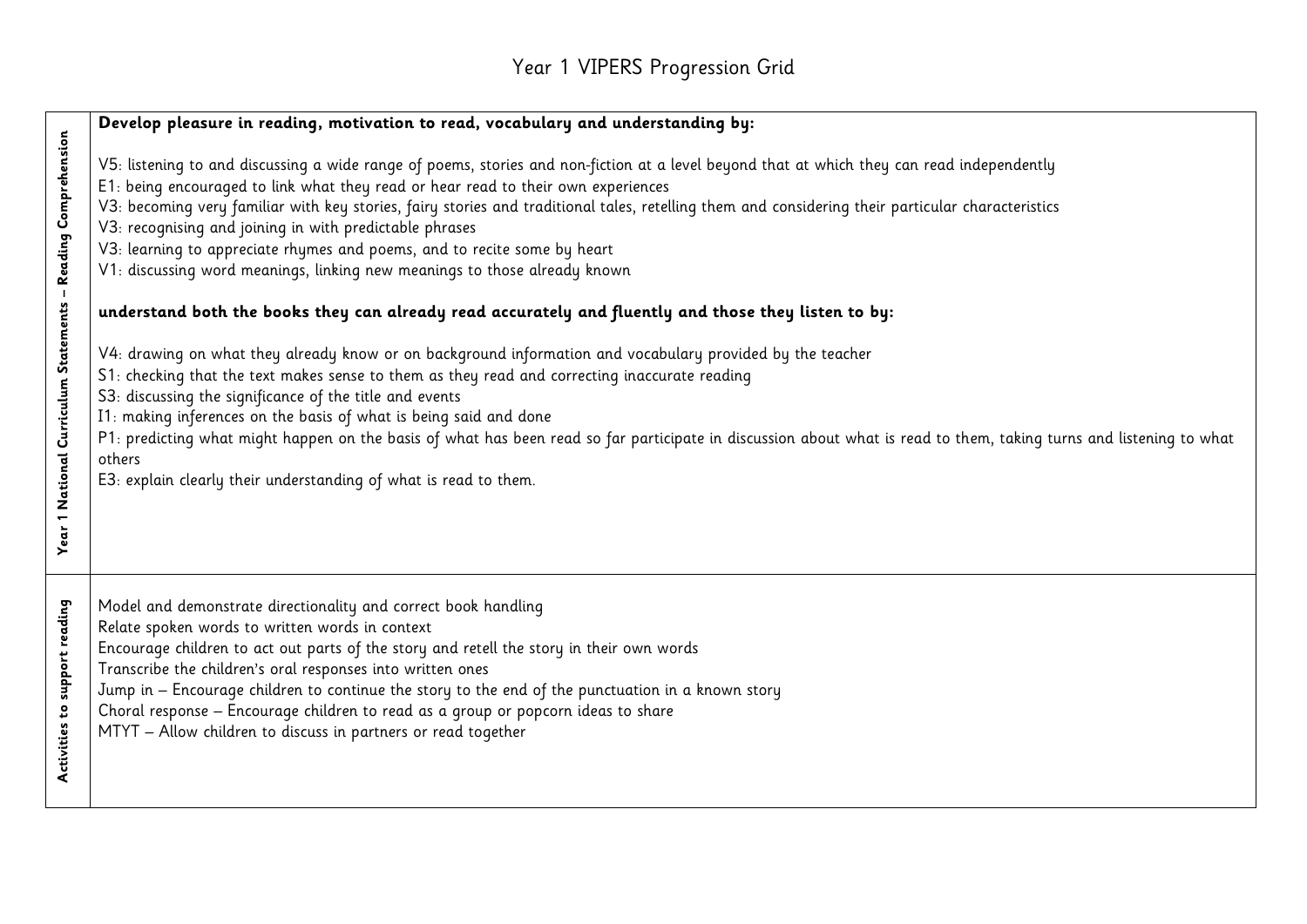#### Year 1 VIPERS Progression Grid

|                    | Key Reading Skills                                                                                                                                                                                                                                                                                                  | Suggested question stems for whole class reading                                                                                                                                                                                                                                                                                                          |
|--------------------|---------------------------------------------------------------------------------------------------------------------------------------------------------------------------------------------------------------------------------------------------------------------------------------------------------------------|-----------------------------------------------------------------------------------------------------------------------------------------------------------------------------------------------------------------------------------------------------------------------------------------------------------------------------------------------------------|
| Vocabulary<br>Year | discussing word meanings, linking new meanings to those already known<br>draw upon knowledge of vocabulary in order to understand the text<br>join in with predictable phrases<br>use vocabulary given by the teacher<br>discuss his/her favourite words and phrases                                                | What does the word  mean in this sentence?<br>Find and copy a word which means<br>Which word in do you think is the most important? Why?<br>Which of the words best describes the character or setting?<br>Which word in this part do you think is the most important?<br>Why do you think they repeat this word in the story?                            |
| Inference<br>Year  | children make basic inferences about characters' feelings by using what<br>they say as evidence.<br>infer basic points with direct reference to the pictures and words in the text<br>discuss the significance of the title and events<br>demonstrate simple inference from the text based on what is said and done | What do you thinkmeans?<br>Why do you think that?<br>How do you think. ?<br>When do you think. ?<br>Where do you think. ?<br>How does  make you feel?<br>Why did  happen?                                                                                                                                                                                 |
| Prediction<br>Year | predicting what might happen on the basis of what has been read so far in<br>terms of story, character and plot<br>make simple predictions based on the story and on their own life<br>experience.<br>begin to explain these ideas verbally or though pictures.                                                     | Looking at the cover and the title, what do you think this book is<br>about?<br>Where do you thinkwill go next?<br>What do you think will say / do next?<br>What do you think this book will be about? Why?<br>How do you think that this will end?<br>Who do you think has done it?<br>What mightsay about that?<br>Can you draw what might happen next? |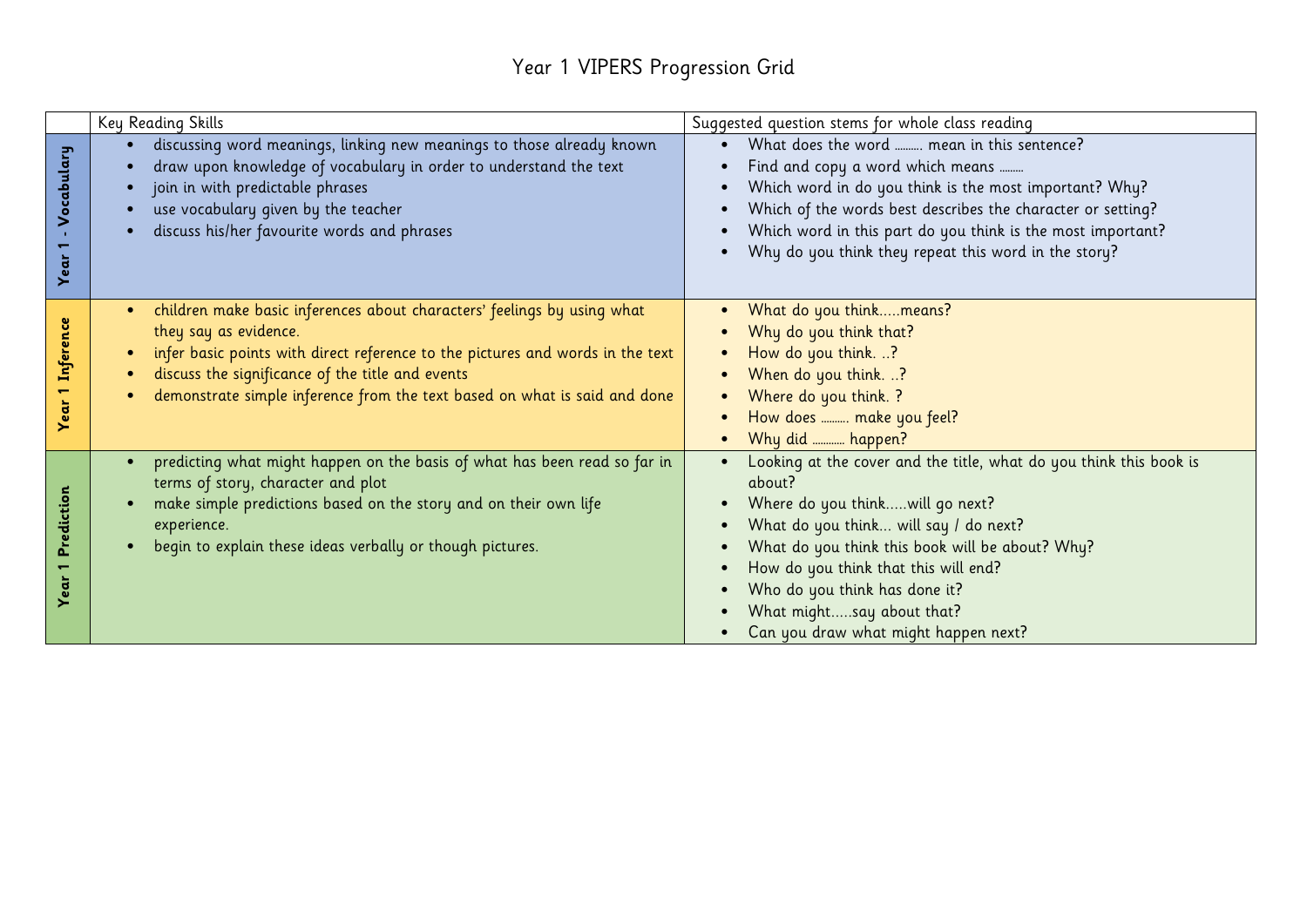#### Year 1 VIPERS Progression Grid

| Explaining<br>Year | give my opinion including likes and dislikes (not nc objective).<br>link what they read or hear to their own experiences<br>explain clearly my understanding of what has been read to them<br>express views about events or characters                                                                                                         | Is there anything you would change about this story?<br>What do you like about this text?<br>Who is your favourite character? Why?                                                                                                                                                                                                                                |
|--------------------|------------------------------------------------------------------------------------------------------------------------------------------------------------------------------------------------------------------------------------------------------------------------------------------------------------------------------------------------|-------------------------------------------------------------------------------------------------------------------------------------------------------------------------------------------------------------------------------------------------------------------------------------------------------------------------------------------------------------------|
| Retrieval<br>Year  | answer a question about what has just happened in a story.<br>develop their knowledge of retrieval through images.<br>recognize characters, events, titles and information.<br>recognize differences between fiction and non-fiction texts.<br>retrieve information by finding a few key words.<br>Contribute ideas and thoughts in discussion | Who is your favourite character?<br>Why do you think all the main characters are  in this book?<br>Would you like to live in this setting? Why/why not?<br>Who is/are the main character(s)?<br>When/where is this story set?<br>Which is your favourite/worst/ funniest/scariest part of the story?<br>Is this a fiction or a non-fiction book? How do you know? |
| Sequence<br>ear    | retell familiar stories orally e.g fairy stories and traditional tales<br>$\bullet$<br>sequence the events of a story they are familiar with<br>begin to discuss how events are linked                                                                                                                                                         | What happens in the beginning of the story?<br>Can you number these events in the story?<br>How/where does the story start?<br>What happened at the end of the?<br>Can you retell the story to me in 20 words or less?<br>What happened before that?<br>Can you sequence the key moments in this story?                                                           |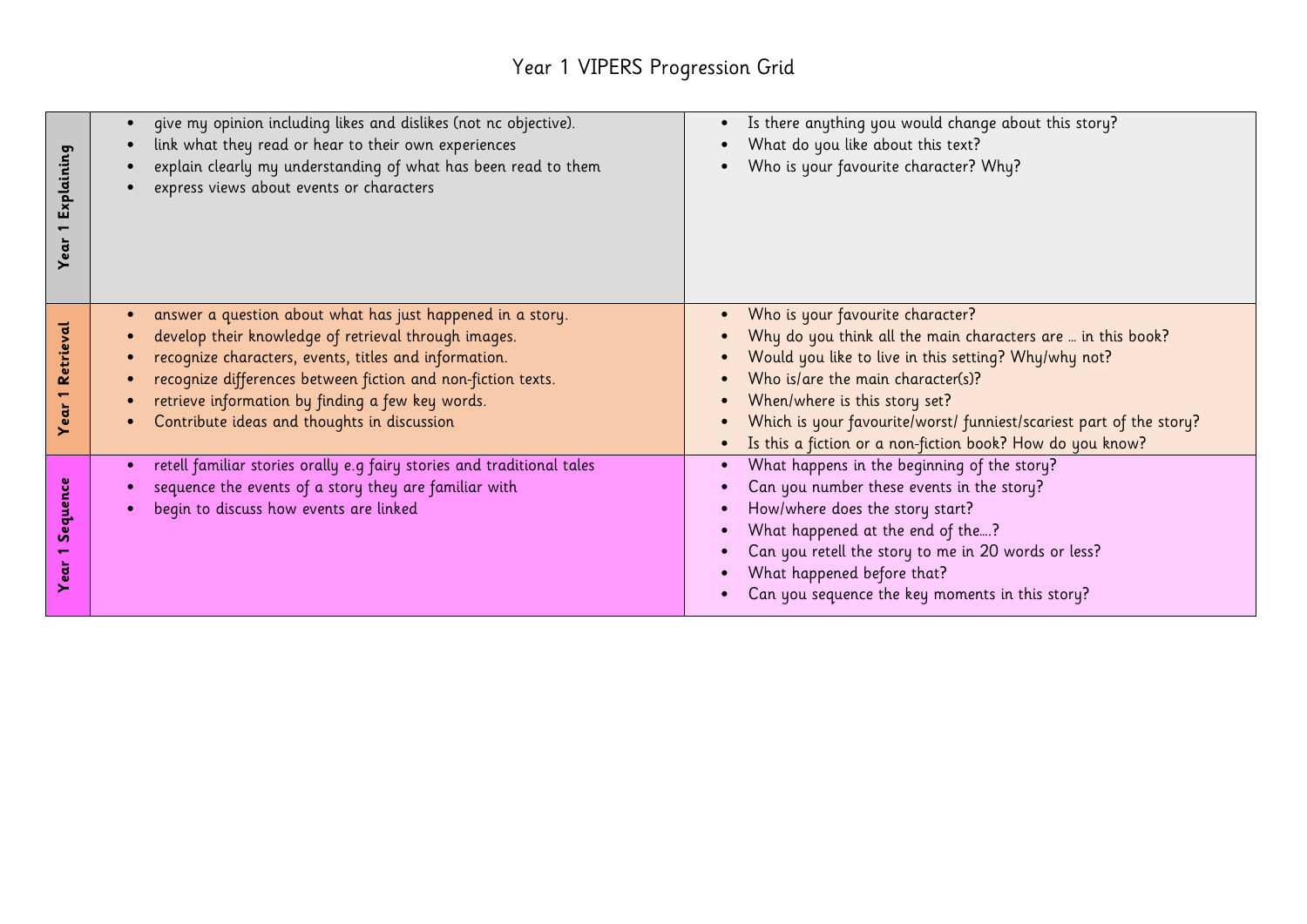#### Year 2 VIPERS Progression Grid

|                                                               | Develop pleasure in reading, motivation to read, vocabulary and understanding by:                                                                                                                                                                                                                                                                                                                                                                                                                                                                                                                                                                                                                                                                                                                                                                                                                        |
|---------------------------------------------------------------|----------------------------------------------------------------------------------------------------------------------------------------------------------------------------------------------------------------------------------------------------------------------------------------------------------------------------------------------------------------------------------------------------------------------------------------------------------------------------------------------------------------------------------------------------------------------------------------------------------------------------------------------------------------------------------------------------------------------------------------------------------------------------------------------------------------------------------------------------------------------------------------------------------|
| Year 2 National Curriculum Statements - Reading Comprehension | V1: listening to, discussing and expressing views about a wide range of contemporary and classic poetry, stories and non-fiction at a level beyond that at which they<br>can read independently<br>S1: discussing the sequence of events in books and how items of information are related<br>S2: becoming increasingly familiar with and retelling a wider range of stories, fairy stories and traditional tales<br>E1/3: being introduced to non-fiction books that are structured in different ways<br>V3: recognising simple recurring literary language in stories and poetry<br>V1: discussing and clarifying the meanings of words, linking new meanings to known vocabulary<br>V2: discussing their favourite words and phrases<br>S2: continuing to build up a repertoire of poems learnt by heart, appreciating these and reciting some, with appropriate intonation to make the meaning clear |
|                                                               | Understand both the books that they can already read accurately and fluently and those that they listen to by:                                                                                                                                                                                                                                                                                                                                                                                                                                                                                                                                                                                                                                                                                                                                                                                           |
|                                                               | V2: drawing on what they already know or on background information and vocabulary provided by the teacher                                                                                                                                                                                                                                                                                                                                                                                                                                                                                                                                                                                                                                                                                                                                                                                                |
|                                                               | R1/5: checking that the text makes sense to them as they read and correcting inaccurate reading                                                                                                                                                                                                                                                                                                                                                                                                                                                                                                                                                                                                                                                                                                                                                                                                          |
|                                                               | I1/2: making inferences on the basis of what is being said and done                                                                                                                                                                                                                                                                                                                                                                                                                                                                                                                                                                                                                                                                                                                                                                                                                                      |
|                                                               | R1/2: answering and asking questions                                                                                                                                                                                                                                                                                                                                                                                                                                                                                                                                                                                                                                                                                                                                                                                                                                                                     |
|                                                               | P1/2: predicting what might happen on the basis of what has been read so far<br>I3/R5: participate in discussion about books, poems and other works that are read to them and those that they can read for themselves, taking turns and listening to                                                                                                                                                                                                                                                                                                                                                                                                                                                                                                                                                                                                                                                     |
|                                                               | what others say                                                                                                                                                                                                                                                                                                                                                                                                                                                                                                                                                                                                                                                                                                                                                                                                                                                                                          |
|                                                               | E1: explain and discuss their understanding of books, poems and other material, both those that they listen to and those that they read for themselves                                                                                                                                                                                                                                                                                                                                                                                                                                                                                                                                                                                                                                                                                                                                                   |
|                                                               |                                                                                                                                                                                                                                                                                                                                                                                                                                                                                                                                                                                                                                                                                                                                                                                                                                                                                                          |
|                                                               | Relate spoken words to written words in context                                                                                                                                                                                                                                                                                                                                                                                                                                                                                                                                                                                                                                                                                                                                                                                                                                                          |
|                                                               | Encourage children to retell parts of the story from memory                                                                                                                                                                                                                                                                                                                                                                                                                                                                                                                                                                                                                                                                                                                                                                                                                                              |
|                                                               | Transcribe the children's oral responses into written ones and model structures for answering question                                                                                                                                                                                                                                                                                                                                                                                                                                                                                                                                                                                                                                                                                                                                                                                                   |
|                                                               | Always ask the children to explain their responses to questions - How do you know?<br>Jump in - Encourage children to continue the story to the end of the punctuation in a known story                                                                                                                                                                                                                                                                                                                                                                                                                                                                                                                                                                                                                                                                                                                  |
| Activities to support reading                                 | Choral response - Encourage children to read as a group or popcorn ideas to questions asking for deeper responses when needed                                                                                                                                                                                                                                                                                                                                                                                                                                                                                                                                                                                                                                                                                                                                                                            |
|                                                               | MTYT - Allow children to discuss in partners or read together                                                                                                                                                                                                                                                                                                                                                                                                                                                                                                                                                                                                                                                                                                                                                                                                                                            |
|                                                               | Ask children to become Reading Detectives and search for clues within texts                                                                                                                                                                                                                                                                                                                                                                                                                                                                                                                                                                                                                                                                                                                                                                                                                              |
|                                                               | Model reading strategies - re-reading for clarity and understanding                                                                                                                                                                                                                                                                                                                                                                                                                                                                                                                                                                                                                                                                                                                                                                                                                                      |
|                                                               |                                                                                                                                                                                                                                                                                                                                                                                                                                                                                                                                                                                                                                                                                                                                                                                                                                                                                                          |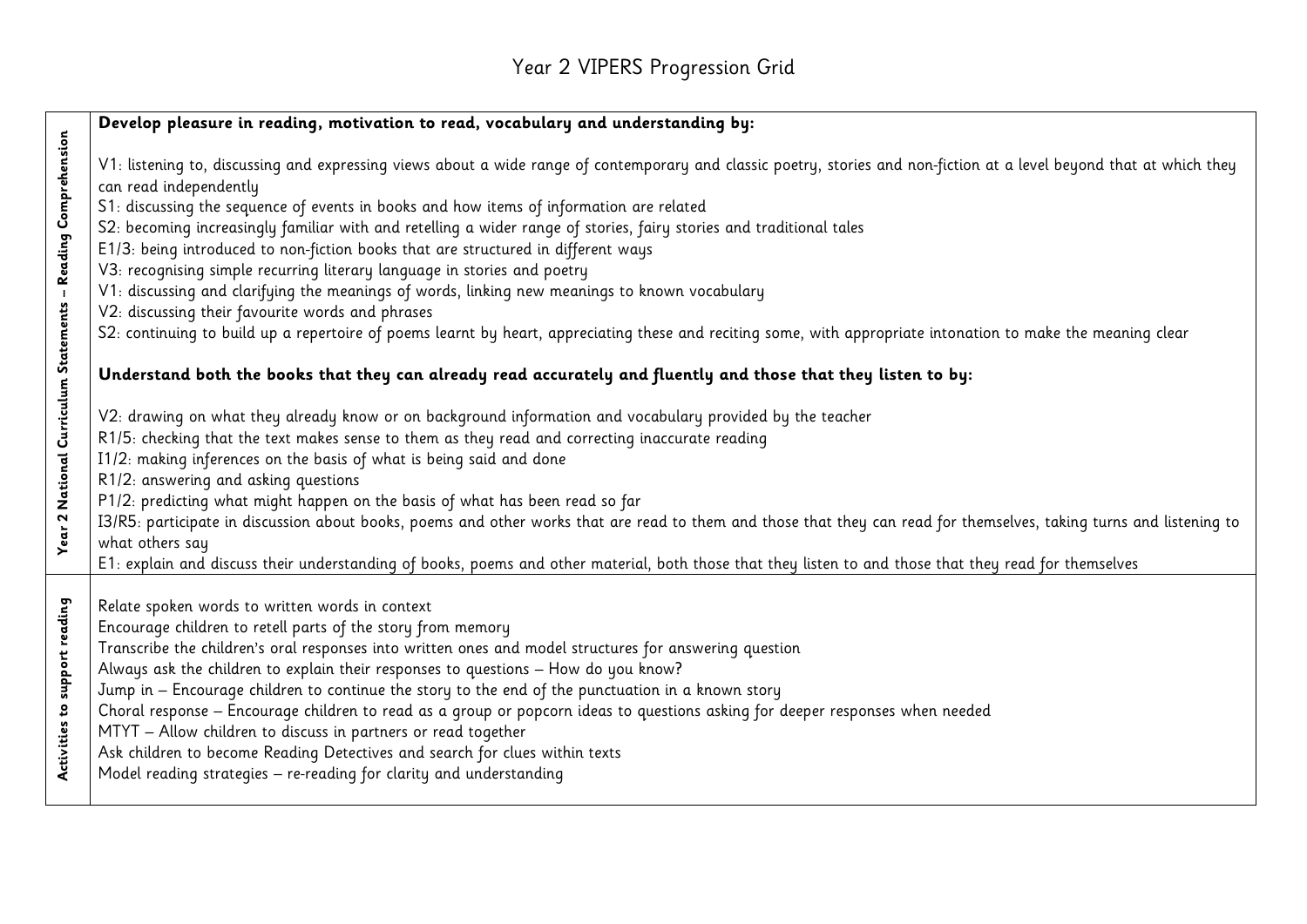#### Year 2 VIPERS Progression Grid

|                                         | Key Reading Skills                                                                                                                                                                                                                                                                  | Suggested question stems for whole class and guided reading                                                                                                                                                                                                                                                                                    |
|-----------------------------------------|-------------------------------------------------------------------------------------------------------------------------------------------------------------------------------------------------------------------------------------------------------------------------------------|------------------------------------------------------------------------------------------------------------------------------------------------------------------------------------------------------------------------------------------------------------------------------------------------------------------------------------------------|
| Vocabulary<br>$\sim$<br>Year            | discussing and clarifying the meanings of words; link new meanings to known<br>vocabulary<br>discussing their favourite words and phrases<br>recognise some recurring language in stories and poems                                                                                 | Can you find a noun/adjective/verb that tells/shows you that?<br>Why do you think that the author used the word to describe?<br>Which other word on this page means the same as?<br>Find an adjective in the text which describes<br>Which word do you think is most important in this section? Why?<br>Which word best describes?             |
| 2 Inference<br>Year                     | make inferences about characters' feelings using what they say and do.<br>infer basic points and begin, with support, to pick up on subtler references.<br>answering and asking questions and modifying answers as the story progresses<br>use pictures or words to make inferences | What do you think means?<br>Why do you think that?<br>Why do you think?<br>How do you think?<br>When do you think?<br>Where do you think?<br>How has the author made us think that?                                                                                                                                                            |
| Prediction<br>$\mathbf{\Omega}$<br>Year | predicting what might happen on the basis of what has been read in terms of plot,<br>character and language so far<br>make predictions using their own knowledge as well as what has happened so far<br>to make logical predictions and give explanations of them                   | Where do you think will go next?<br>What do you think will say/do next?<br>What do you think this book will be about? Why?<br>How do you think that this will end? What makes you say that?<br>Who do you think has done it?<br>What might say about that?<br>How does the choice of character affect what will happen next?                   |
| Explaining<br>$\sim$<br>Year            | explain and discuss their understanding of books, poems and other material, both<br>those that they listen to and those that they read for themselves<br>express my own views about a book or poem<br>discuss some similarities between books<br>listen to the opinion of others    | What is similar/different about two characters?<br>Explain why did that<br>Is this as good as?<br>Which is better and why?<br>Does the picture help us? How?<br>What would you do if you were?<br>Would you like to live in this setting? Why?<br>Is there anything you would change about this story?<br>Do you agree with the author's? Why? |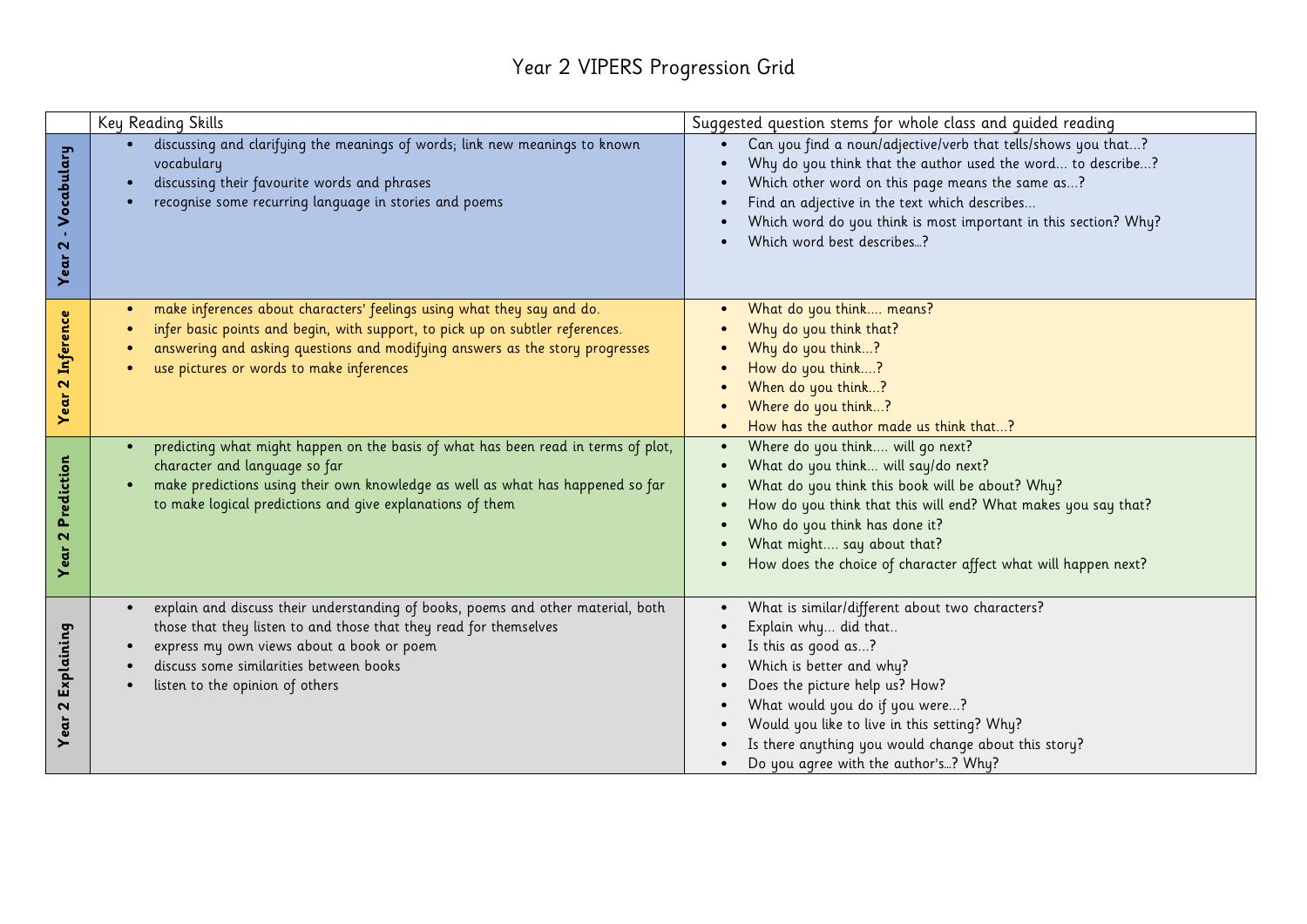# Year 2 VIPERS Progression Grid

| च<br>Retrie<br>$\mathbf{\Omega}$<br>Year | independently read and answer simple questions about what they have just read.<br>asking and answering retrieval questions<br>draw on previously taught knowledge<br>remember significant event and key information about the text that they have read<br>Monitor their reading, checking words that they have decoded, to ensure that they<br>fit within the text they have already read | Who is/are the main character(s)?<br>When/where is this story set? How do you know?<br>Which is your favourite/worst/funniest/ scariest part of the story? Why?<br>Tell me three facts you have learned from the text.<br>$\bullet$<br>Find the part where<br>What type of text is this?<br>What happened to  in the end of the story? |
|------------------------------------------|-------------------------------------------------------------------------------------------------------------------------------------------------------------------------------------------------------------------------------------------------------------------------------------------------------------------------------------------------------------------------------------------|----------------------------------------------------------------------------------------------------------------------------------------------------------------------------------------------------------------------------------------------------------------------------------------------------------------------------------------|
| Sequenc<br>ິ                             | discuss the sequence of events in books and how items of information are related.<br>retell using a wider variety of story language.<br>order events from the text.<br>begin to discuss how events are linked focusing on the main content of the story.                                                                                                                                  | What happens in the story's opening?<br>How/where does the story start?<br>What happened at the end of the? $\cdot$<br>What is the dilemma in this story?<br>How is it resolved?<br>Can you retell the story to me in 20 words or less?<br>Can you summarise in 3 sentences the beginning, middle and end of this story?               |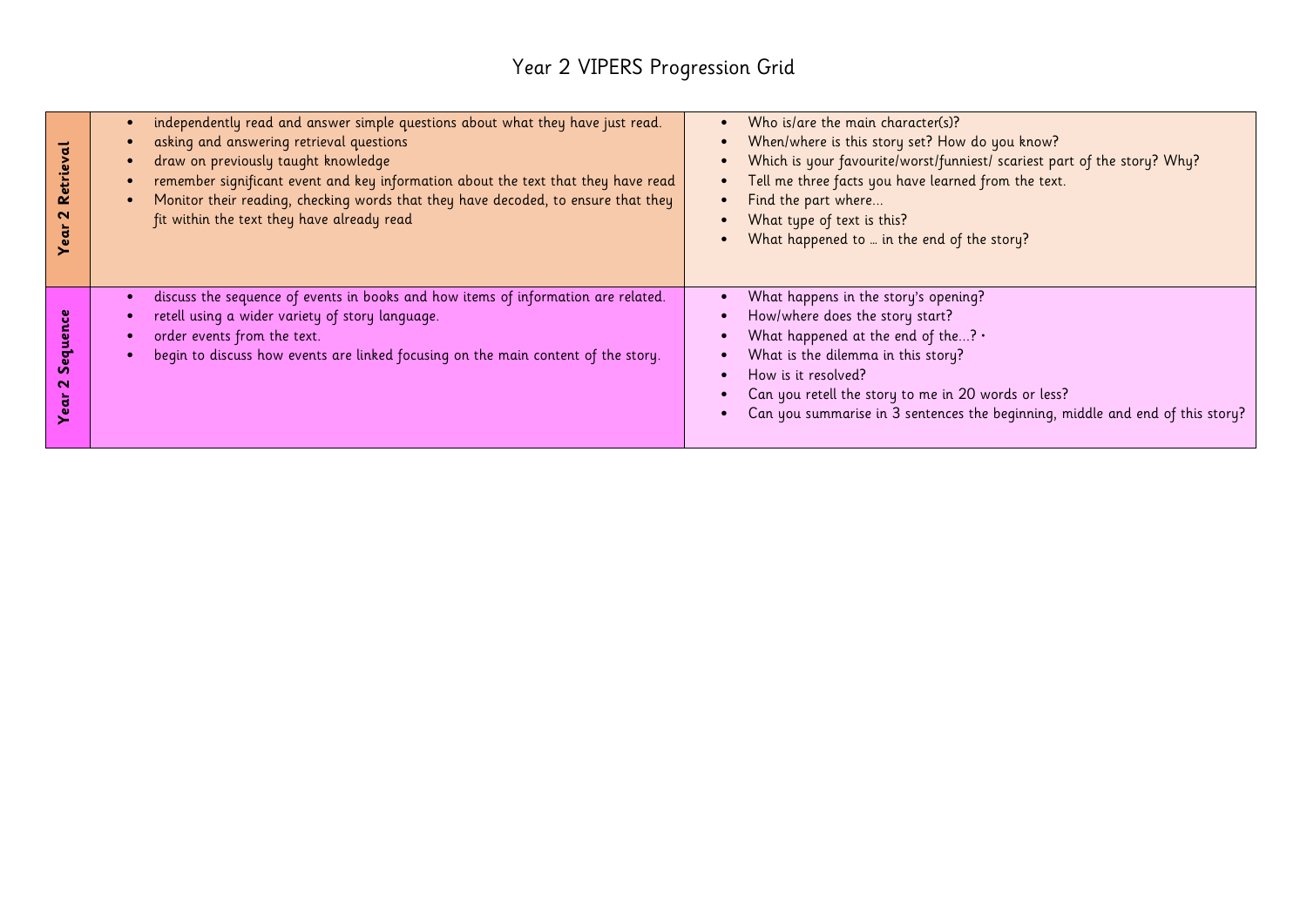#### Year 3 VIPERS Progression Grid

E2: develop positive attitudes to reading and understanding of what they read by identifying how language, structure, and presentation contribute to meaning E1/S5: listening to and discussing a wide range of fiction, poetry, plays, non-fiction and reference books or textbooks 3 National Curriculum Statements – Reading Comprehension **Year 3 National Curriculum Statements – Reading Comprehension** E2: reading books that are structured in different ways and reading for a range of purposes V4: using dictionaries to check the meaning of words that they have read E1/E5: increasing their familiarity with a wide range of books, including fairy stories, myths and legends, and retelling some of these orally E1: identifying themes and conventions in a wide range of books preparing poems and play scripts to read aloud and to perform, showing understanding through intonation, tone, volume and action V2: discussing words and phrases that capture the reader's interest and imagination E1/E5: recognising some different forms of poetry [for example, free verse, narrative poetry] V3/S2: understand what they read, in books they can read independently, by checking that the text makes sense to them, discussing their understanding and V1: explaining the meaning of words in context I3: asking questions to improve their understanding of a text I2/3: drawing inferences such as inferring characters' feelings, thoughts and motives from their actions, and justifying inferences with evidence predicting what might happen from details stated and implied S1: identifying main ideas drawn from more than one paragraph and summarising these R5: retrieve and record information from non-fiction E1/2/3: participate in discussion about both books that are read to them and those they can read for themselves, taking turns and listening to what others say Year<sup>3</sup> Transcribe the children's oral responses into written ones and model structures for answering question Activities to support reading **Activities to support reading** Always ask the children to explain their responses to questions – How do you know? Model creating story maps of events and speech bubbles to demonstrate characters actions, thoughts and feelings Relate the text type back to the writing the children have completed Model how to construct a summary of a text Jump in – Encourage children to continue the story to the end of the punctuation in a known story Choral response – Encourage children to read as a group or popcorn ideas to questions asking for deeper responses after the initial response MTYT – Allow children to discuss in partners or read together Ask children to become Reading Detectives and search for clues within texts Model reading strategies – re-reading for clarity and understanding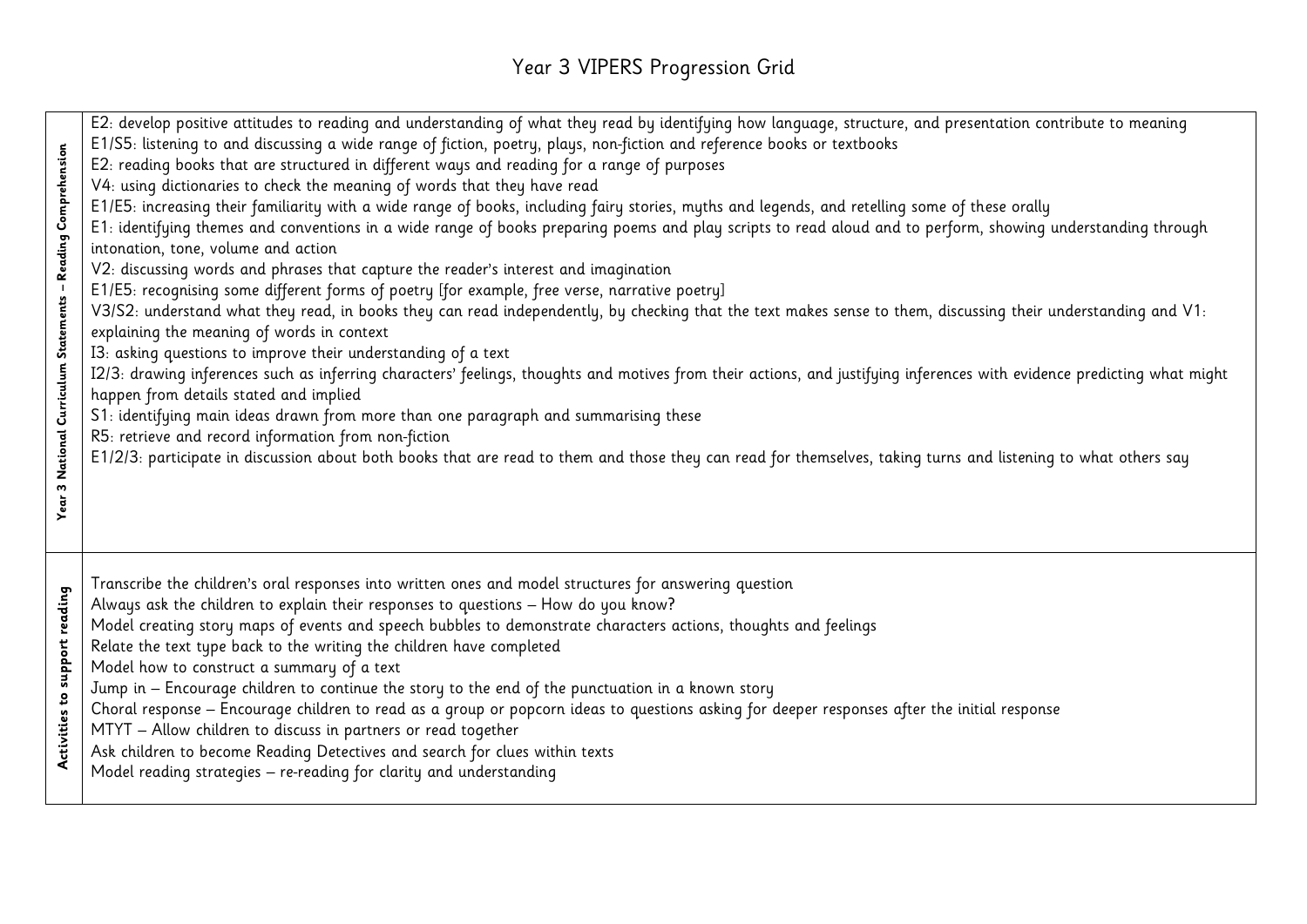#### Year 3 VIPERS Progression Grid

|                             | Key Reading Skills                                                                                                                                                                                                                                                                                                                                     | <b>Question Stems</b>                                                                                                                                                                                                                                                                                                                                                                                  |
|-----------------------------|--------------------------------------------------------------------------------------------------------------------------------------------------------------------------------------------------------------------------------------------------------------------------------------------------------------------------------------------------------|--------------------------------------------------------------------------------------------------------------------------------------------------------------------------------------------------------------------------------------------------------------------------------------------------------------------------------------------------------------------------------------------------------|
| ocabulary<br>⋝<br>m<br>Year | use dictionaries to check the meaning of words that they have read<br>discuss words that capture the readers interest or imagination<br>identify how language choices help build meaning<br>find the meaning of new words using substitution within a sentence.                                                                                        | What does this word/phrase/sentence tell you about the<br>character/setting/mood?<br>Can you find this word in the dictionary?<br>By writing in this way, what effect has the author created?<br>What other words/phrases could the author have used here?<br>How has the author made you feel by writing?<br>Which word tells you that?<br>Find and highlight the word that is closest in meaning to? |
| Inference<br>m<br>ear<br>➤  | children can infer characters' feelings, thoughts and motives from their stated<br>actions.<br>justify inferences by referencing a specific point in the text.<br>ask and answer questions appropriately, including some simple inference questions<br>based on characters' feelings, thoughts and motives.<br>make inferences about actions or events | What do you think means?<br>Why do you think that?<br>Why do you think?<br>How do you think?<br>Can you explain why?<br>What do these words mean and why do you think that the author chose them?<br>Find and copy a group of words which show?<br>How does the description of  show that they are?<br>Who is telling the story?<br>Why has the character done this at this time?                      |
| Prediction<br>m<br>ē        | justify predictions using evidence from the text.<br>use relevant prior knowledge to make predictions and justify them.<br>use details from the text to form further predictions.                                                                                                                                                                      | Can you think of another story with a similar theme?<br>Which stories have openings like this?<br>Do you think that this story will develop the same way?<br>Why did the author choose this setting? Will that influence the story?<br>What happened before this and what do you think will happen after?<br>Do you think the setting will have an impact on plot moving forward?                      |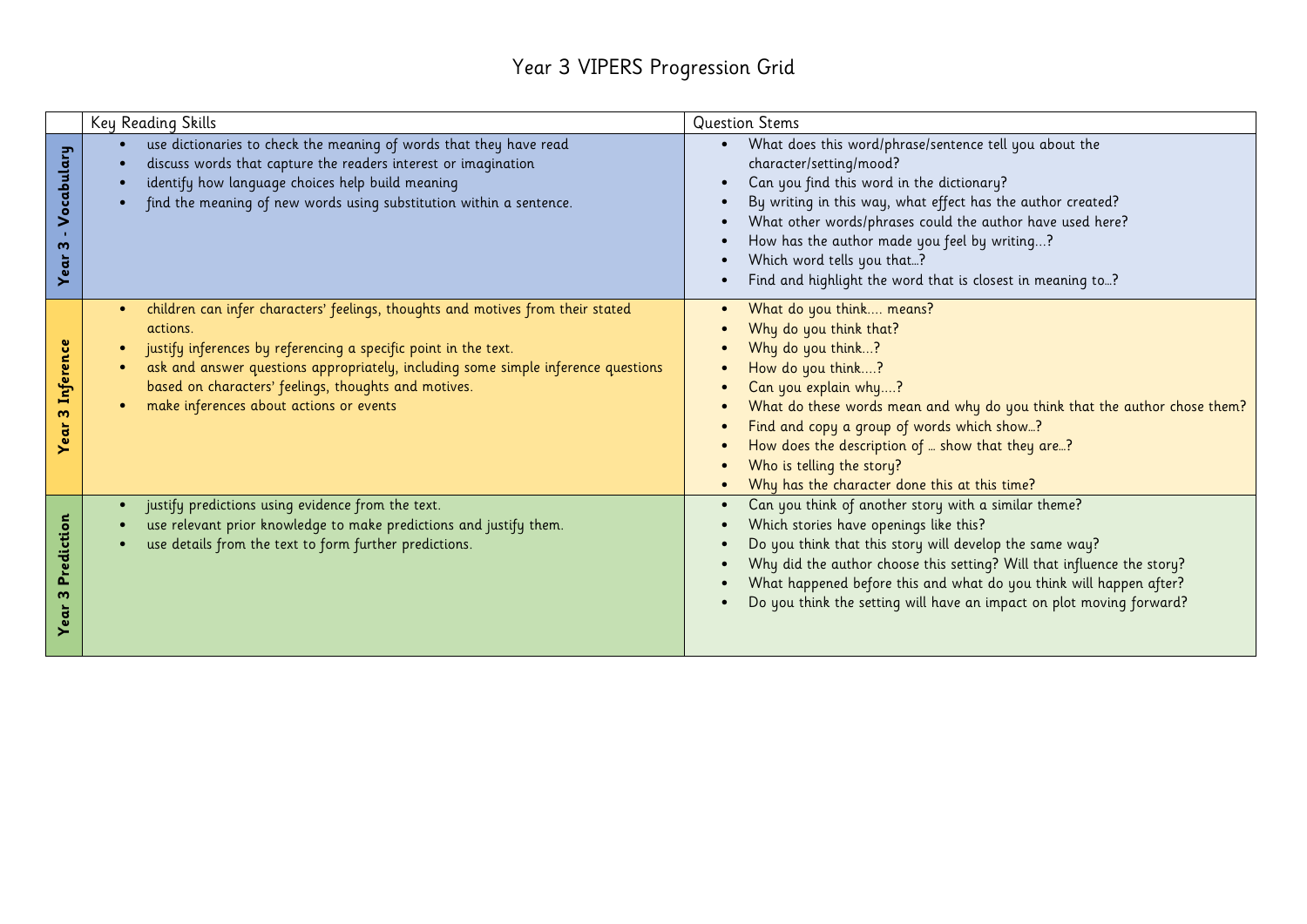#### Year 3 VIPERS Progression Grid

| Explaining<br>w<br>Year    | discussing the features of a wide range of fiction, poetry, plays, non-fiction and<br>reference books<br>identifying how language, structure, and presentation contribute to meaning of both<br>fiction and non-fiction texts<br>recognise authorial choices and the purpose of these                                                                                      | What is similar/different about two characters?<br>Explain why did that.<br>Describe different characters' reactions to the same event.<br>Is this as good as?<br>Which is better and why?<br>Why do you think they chose to order the text in this way?<br>What is the purpose of this text and who do you think it was written for?<br>What is the author's viewpoint? How do you know?<br>How are these two sections in the text linked? |
|----------------------------|----------------------------------------------------------------------------------------------------------------------------------------------------------------------------------------------------------------------------------------------------------------------------------------------------------------------------------------------------------------------------|---------------------------------------------------------------------------------------------------------------------------------------------------------------------------------------------------------------------------------------------------------------------------------------------------------------------------------------------------------------------------------------------------------------------------------------------|
| Retrieval<br>m<br>Year     | use contents page and subheadings to locate information<br>learn the skill of 'skim and scan' to retrieve details.<br>begin to use quotations from the text.<br>retrieve and record information from a fiction text.<br>retrieve information from a non-fiction text                                                                                                       | Who are the characters in this text?<br>When / where is this story set? How do you know?<br>Which part of the story best describes the setting?<br>What do you think is happening here?<br>What might this mean?<br>How might I find the information quickly?<br>What can I use to help me navigate this book?<br>How would you describe the story?<br>Whose perspective is the story told from?                                            |
| Summarise<br>w<br>ear<br>≻ | identifying main ideas drawn from a key paragraph or page and summarising these<br>begin to distinguish between the important and less important information in a text.<br>give a brief verbal summary of a story.<br>teachers begin to model how to record summary writing.<br>identify themes from a wide range of books<br>make simple notes from one source of writing | What is the main point in this paragraph?<br>Sum up what has happened so far in X words or less.<br>Which is the most important point in these paragraphs?<br>Do any sections/paragraphs deal with the same themes?<br>Have you noticed any similarities between this text and any others you have<br>read?<br>What do I need to jot down to remember what I have read?                                                                     |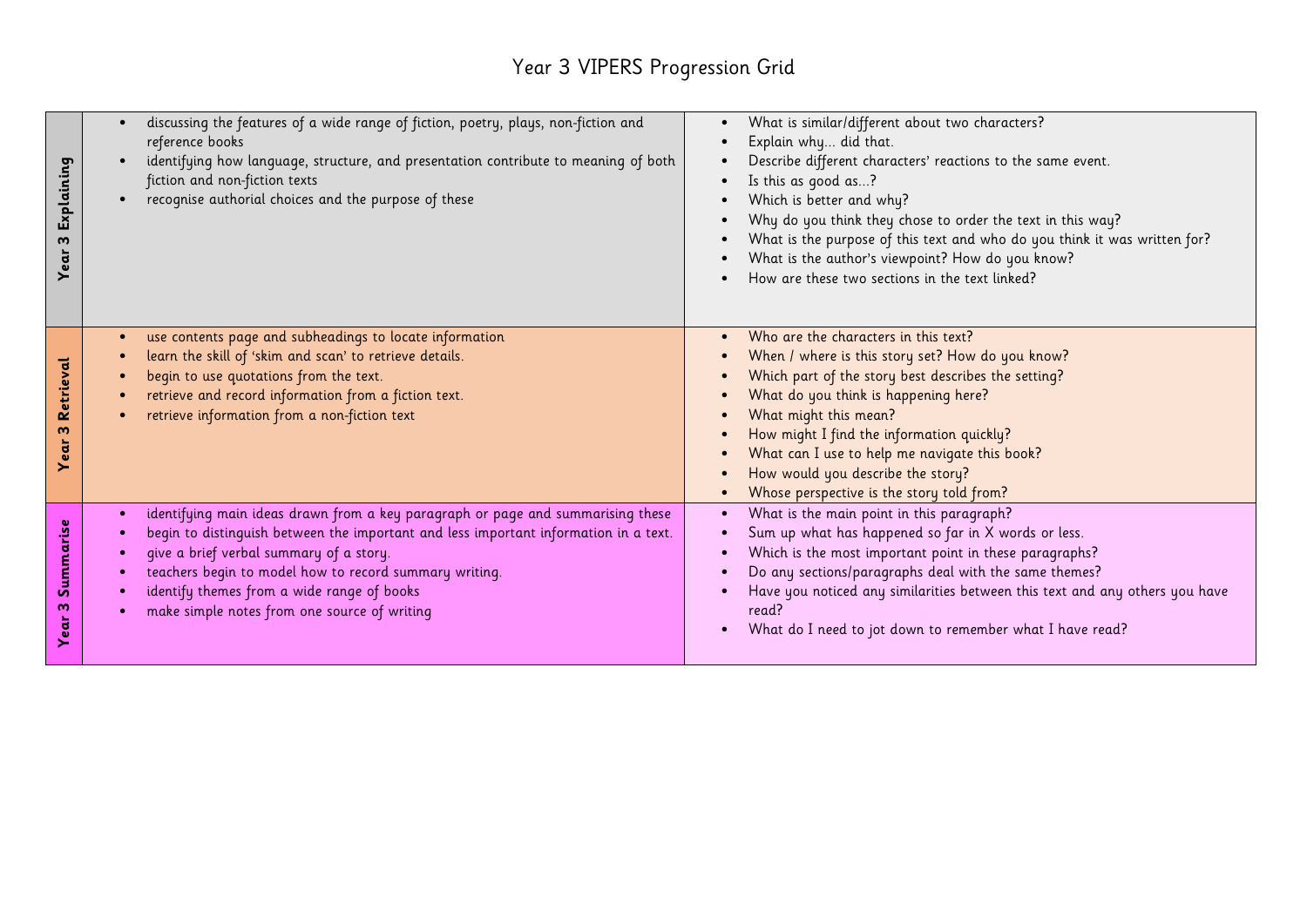#### Year 4 VIPERS Progression Grid

E2: develop positive attitudes to reading and understanding of what they read by identifying how language, structure, and presentation contribute to meaning E1/S5: listening to and discussing a wide range of fiction, poetry, plays, non-fiction and reference books or textbooks Year 4 National Curriculum Statements – Reading Comprehension **Year 4 National Curriculum Statements – Reading Comprehension** E2: reading books that are structured in different ways and reading for a range of purposes V4: using dictionaries to check the meaning of words that they have read E1/E5: increasing their familiarity with a wide range of books, including fairy stories, myths and legends, and retelling some of these orally E1: identifying themes and conventions in a wide range of books preparing poems and play scripts to read aloud and to perform, showing understanding through intonation, tone, volume and action V2: discussing words and phrases that capture the reader's interest and imagination E1/E5: recognising some different forms of poetry [for example, free verse, narrative poetry] V3/S2: understand what they read, in books they can read independently, by checking that the text makes sense to them, discussing their understanding and V1: explaining the meaning of words in context I3: asking questions to improve their understanding of a text I2/3: drawing inferences such as inferring characters' feelings, thoughts and motives from their actions, and justifying inferences with evidence predicting what might happen from details stated and implied S1: identifying main ideas drawn from more than one paragraph and summarising these R5: retrieve and record information from non-fiction E1/2/3: participate in discussion about both books that are read to them and those they can read for themselves, taking turns and listening to what others say Transcribe the children's oral responses into written ones and model structures for answering question Always ask the children to justify their responses to questions – How do you know? Create comparison grids for different fiction and non-fiction texts Activities to support reading **Activities to support reading** Create semantic grids of texts to help to categorise key information Write information gained from the text into a different context Fully develop skimming and scanning techniques – faster finger first – to find particular parts of the text Relate the text type back to the writing the children have completed Model how to construct a summary of a text Jump in – Encourage children to continue the story to the end of the punctuation in a known story Choral response – Encourage children to read as a group or popcorn ideas to questions asking for deeper responses after the initial response MTYT – Allow children to discuss in partners or read together Ask children to become Reading Detectives and search for clues within texts Model reading strategies – re-reading for clarity and understanding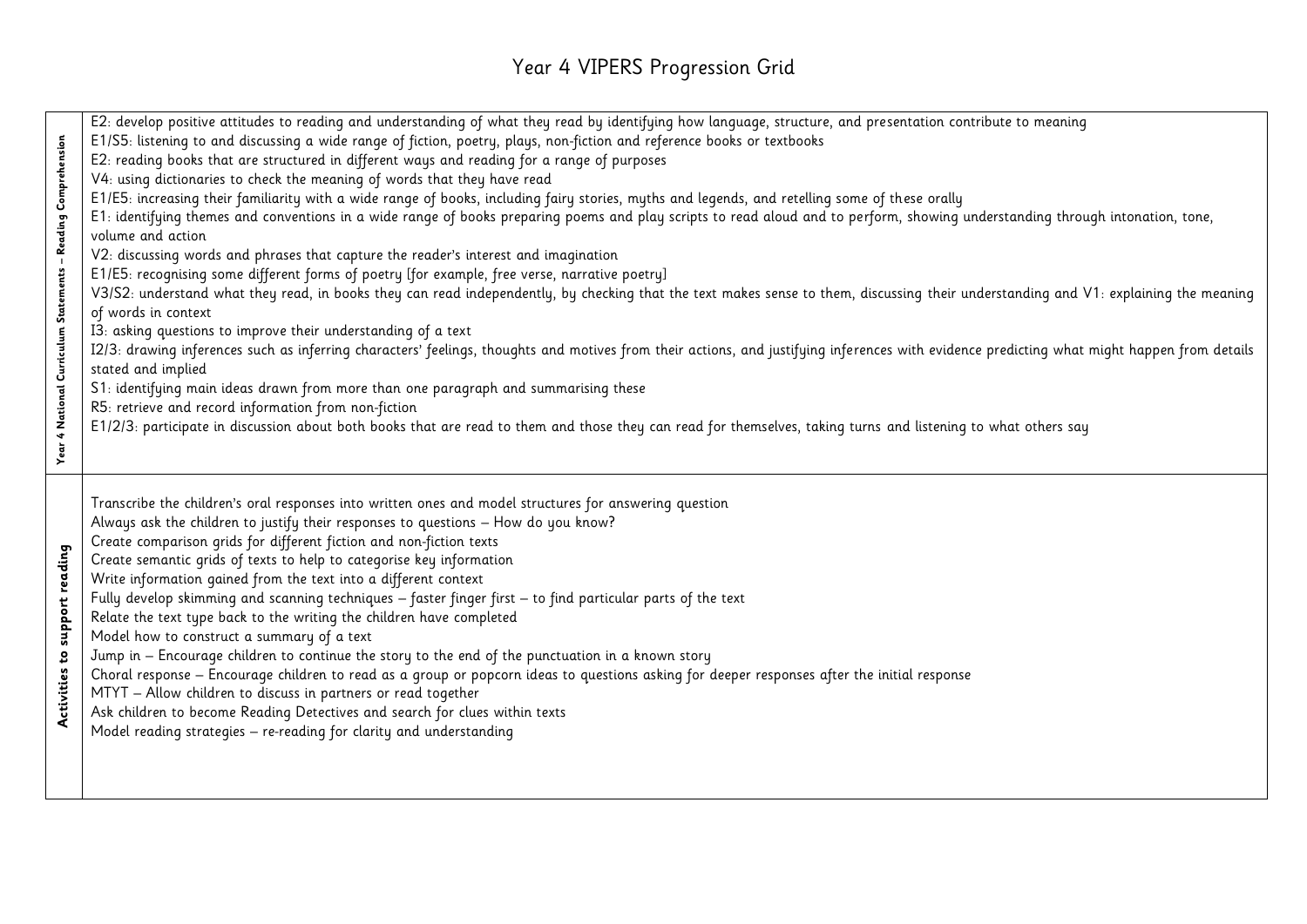#### Year 4 VIPERS Progression Grid

|                         | Key Reading Skills                                                                                                                                                                                                                                                                                                                                                                                              | <b>Question Stems</b>                                                                                                                                                                                                                                                                                                                                                                                                                                |
|-------------------------|-----------------------------------------------------------------------------------------------------------------------------------------------------------------------------------------------------------------------------------------------------------------------------------------------------------------------------------------------------------------------------------------------------------------|------------------------------------------------------------------------------------------------------------------------------------------------------------------------------------------------------------------------------------------------------------------------------------------------------------------------------------------------------------------------------------------------------------------------------------------------------|
| ocabulary<br>×.<br>Year | using dictionaries to check the meaning of words that they have read<br>use a thesaurus to find synonyms<br>discuss why words have been chosen and the effect these have on the reader<br>explain how words can capture the interest of the reader<br>discuss new and unusual vocabulary and clarify the meaning of these<br>find the meaning of new words using the context of the sentence.                   | Can you find the meaning or a word with a similar meaning in a dictionary or<br>$\bullet$<br>thesaurus?<br>What does this word/phrase/sentence tell you about the character/setting/mood?<br>$\bullet$<br>By writing, what effect has the author created?<br>Do you think they intended to?<br>What other words/phrases could the author have used here? Why? How has the<br>author?<br>Which word is closest in meaning to?<br>$\bullet$            |
| Inference<br>∢<br>ēū    | ask and answer questions appropriately, including some simple inference questions<br>based on characters' feelings, thoughts and motives (I know this because questions)<br>infer characters' feelings, thoughts and motives from their stated actions.<br>consolidate the skill of justifying them using a specific reference point in the text<br>use more than one piece of evidence to justify their answer | What do you think means?<br>$\bullet$<br>Why do you think that? Could it be anything else?<br>I think; do you agree? Why / why not?<br>How do you think?<br>Can you explain why?<br>Can you explain why based on two different pieces of evidence?<br>What do these words mean and why do you think that the author chose them?<br>Find and copy a group of words which show that<br>What impression of do you get from this paragraph?<br>$\bullet$ |
| rediction<br>۵.<br>ē    | justify predictions using evidence from the text.<br>use relevant prior knowledge as well as details from the text to form predictions<br>and to justify them.<br>monitor these predictions and compare them with the text as they read on<br>$\bullet$                                                                                                                                                         | Can you think of another text with a similar theme? How do their plots differ?<br>Which stories have openings like this? Do you think that this story will develop<br>$\bullet$<br>the same way?<br>Why did the author choose this setting? Will that influence the story?<br>What does this paragraph suggest what will happen next?<br>Do you think  will happen? Explain your answers with evidence from the text.                                |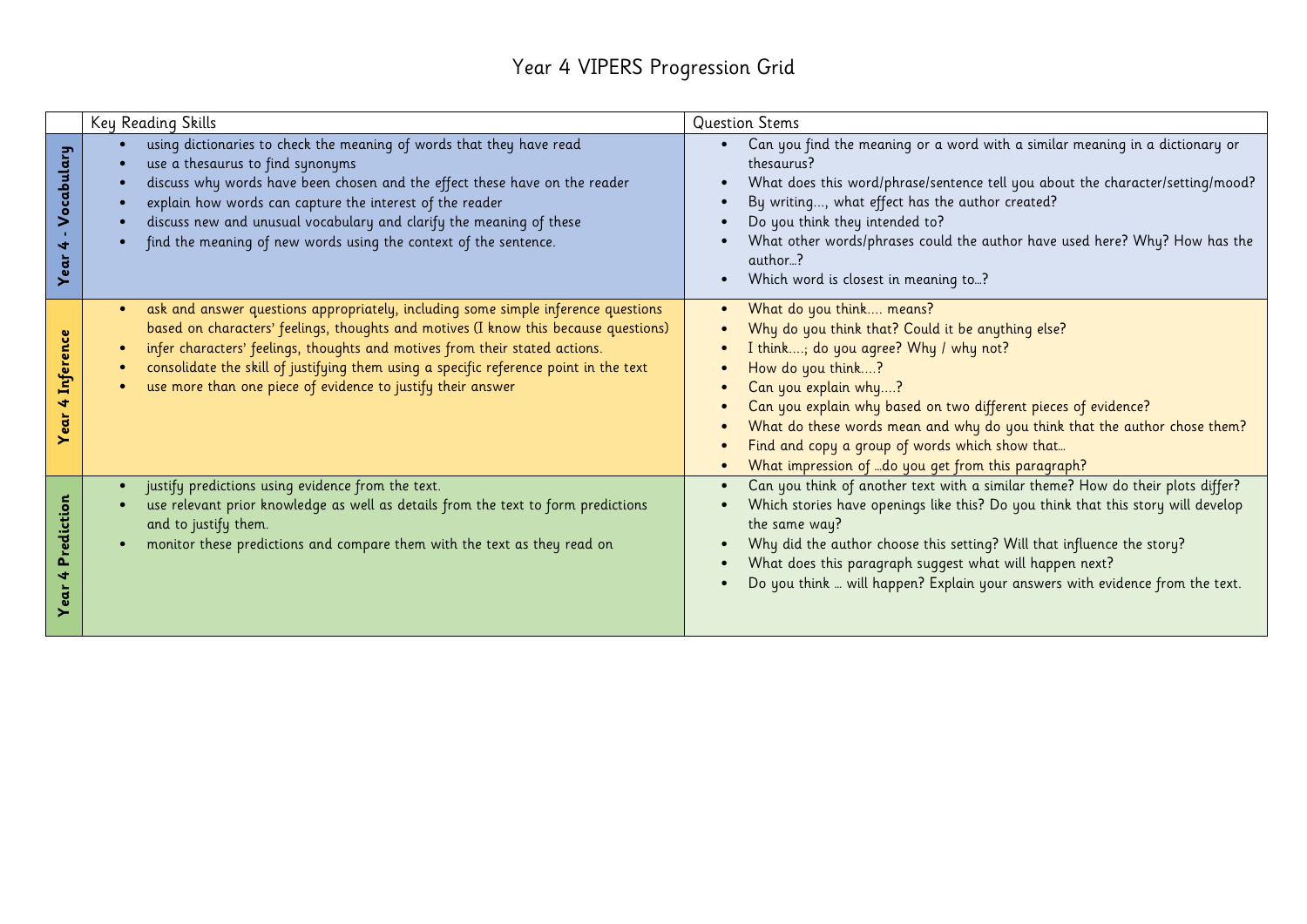#### Year 4 VIPERS Progression Grid

|            | discussing words and phrases that capture the reader's interest and imagination  | What is similar/different about two characters? Did the author intend that? |
|------------|----------------------------------------------------------------------------------|-----------------------------------------------------------------------------|
|            | identifying how language, structure, and presentation contribute to meaning      | Explain why did that.                                                       |
|            | recognise authorial choices and the purpose of these                             | Describe different characters' reactions to the same event.                 |
|            |                                                                                  | Is this as good as?                                                         |
| Explaining |                                                                                  | Which is better and why?                                                    |
|            |                                                                                  | What can you tell me about how this text is organised?                      |
| 4          |                                                                                  | Why is the text arranged in this way?                                       |
| Year       |                                                                                  | What is the purpose of this text and who is the audience?                   |
|            |                                                                                  | How does the author engage the reader here?                                 |
|            |                                                                                  | Which section was the most ? Why?                                           |
|            | confidently skim and scan texts to record details,                               | Find the in this text. Is it anywhere else?                                 |
| Retrieval  | using relevant quotes to support their answers to questions.                     | When/where is this story set? How do you know?                              |
|            | retrieve and record information from a fiction or non-fiction text.              | Find the part of the story that best describes the setting.                 |
|            |                                                                                  | What do you think is happening here? Why?                                   |
| 4          |                                                                                  | What might this mean?                                                       |
| Year       |                                                                                  | Whose perspective is the story told by and how do you know?                 |
|            |                                                                                  | How can you use the subheading to help you here?                            |
|            | use skills developed in year 3 in order to write a brief summary of main points, | What is the main point in this paragraph? Is it mentioned anywhere else?    |
|            | identifying and using important information.                                     | Sum up what has happened so far in X words/seconds or less.                 |
| Summarise  | identifying main ideas drawn from more than one paragraph.                       | Which is the most important point in these paragraphs? Why?                 |
|            | identify themes from a wide range of books                                       | Do any sections/paragraphs deal with the same themes?                       |
|            | summarise whole paragraphs, chapters or texts                                    | How might I record this to ensure the best possible outcome?                |
| Ń.         | highlight key information and record it in bullet points, diagrams, maps etc     |                                                                             |
| ear        |                                                                                  |                                                                             |
|            |                                                                                  |                                                                             |
|            |                                                                                  |                                                                             |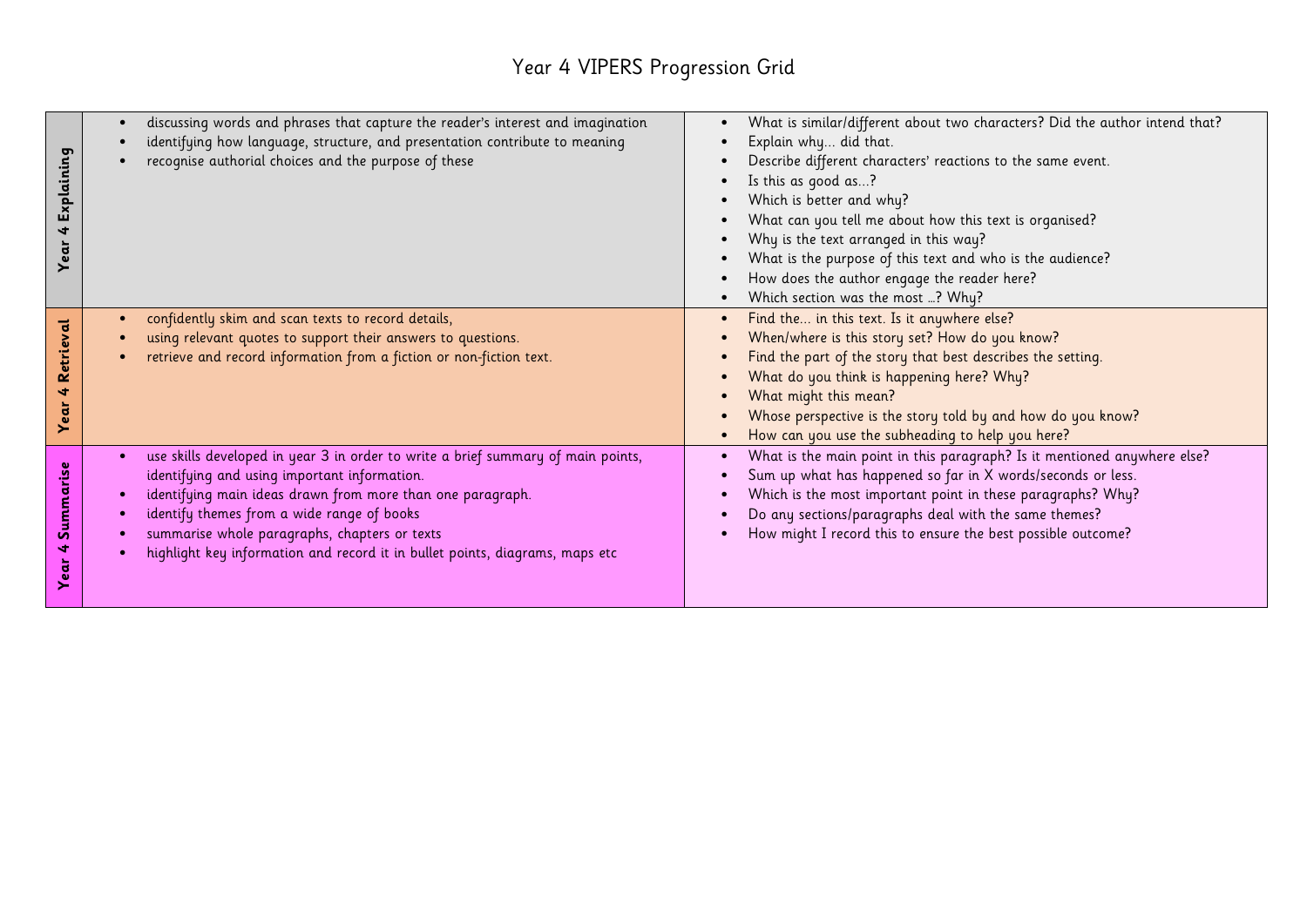# Year 5 VIPERS Progression Grid

|                               | maintain positive attitudes to reading and understanding of what they read by:                                                                                                                                                                                                                                                                                                                                                                                                                                                                                                                                                                                                                                                                                                                                                                                                                                                                                                                                                                                                                                                                                                                                                                                                                                                                                                                                                                                                                                                                                                                                                                                                                                                                                                                                                                                                                                                                                                            |
|-------------------------------|-------------------------------------------------------------------------------------------------------------------------------------------------------------------------------------------------------------------------------------------------------------------------------------------------------------------------------------------------------------------------------------------------------------------------------------------------------------------------------------------------------------------------------------------------------------------------------------------------------------------------------------------------------------------------------------------------------------------------------------------------------------------------------------------------------------------------------------------------------------------------------------------------------------------------------------------------------------------------------------------------------------------------------------------------------------------------------------------------------------------------------------------------------------------------------------------------------------------------------------------------------------------------------------------------------------------------------------------------------------------------------------------------------------------------------------------------------------------------------------------------------------------------------------------------------------------------------------------------------------------------------------------------------------------------------------------------------------------------------------------------------------------------------------------------------------------------------------------------------------------------------------------------------------------------------------------------------------------------------------------|
| ပိ                            | R3: continuing to read and discuss an increasingly wide range of fiction, poetry, plays, non-fiction and reference books or textbooks<br>S2: reading books that are structured in different ways and reading for a range of purposes<br>R3: increasing their familiarity with a wide range of books, including myths, legends and traditional stories, modern fiction, fiction from our literary heritage, and books from other<br>cultures and traditions recommending books that they have read to their peers, giving reasons for their choices<br>S3: identifying and discussing themes and conventions in and across a wide range of writing<br>S2: learning a wider range of poetry by heart<br>E3: making comparisons within and across books<br>S2: preparing poems and plays to read aloud and to perform, showing understanding through intonation, tone and volume so that the meaning is clear to an audience<br>V1: understand what they read by: checking that the book makes sense to them, discussing their understanding and exploring the meaning of words in context<br>I1/2: asking questions to improve their understanding<br>I1/2: drawing inferences such as inferring characters' feelings, thoughts and motives from their actions, and justifying inferences with evidence predicting what might happen from details<br>stated and implied<br>S1: summarising the main ideas drawn from more than one paragraph, identifying key details that support the main ideas<br>E6: identifying how language, structure and presentation contribute to meaning<br>V5/I3: discuss and evaluate how authors use language, including figurative language, considering the impact on the reader<br>E5: distinguish between statements of fact and opinion<br>E8: retrieve, record and present information from non-fiction<br>S3/4: participate in discussions about books that are read to them and those they can read for themselves, building on their own and others' |
| Activities to support reading | Transcribe the children's oral responses into written ones and model structures for answering question. Ensure that a full answer is modelled to the children (3 marks Qs)<br>Always ask the children to justify their responses to questions - How do you know?<br>Ask children to keep a running response in their reading journal.<br>Create comparison grids for different fiction and non-fiction texts<br>Create semantic grids of texts to help to categorise key information<br>Write information gained from the text into a different context<br>Change part of the text from fiction to non-fiction and vice-versa.<br>Fully develop skimming and scanning techniques - faster finger first - to find particular parts of the text<br>Relate the text type back to the writing the children have completed<br>Model how to construct a summary of a text<br>Jump in - Encourage children to continue the story to the end of the punctuation in a known story<br>Choral response - Encourage children to read as a group or popcorn ideas to questions asking for deeper responses after the initial response<br>MTYT - Allow children to discuss in partners or read together<br>Ask children to become Reading Detectives and search for clues within text<br>Create Venn diagrams to demonstrate similarities and differences between plots, characters, settings etc.                                                                                                                                                                                                                                                                                                                                                                                                                                                                                                                                                                                                      |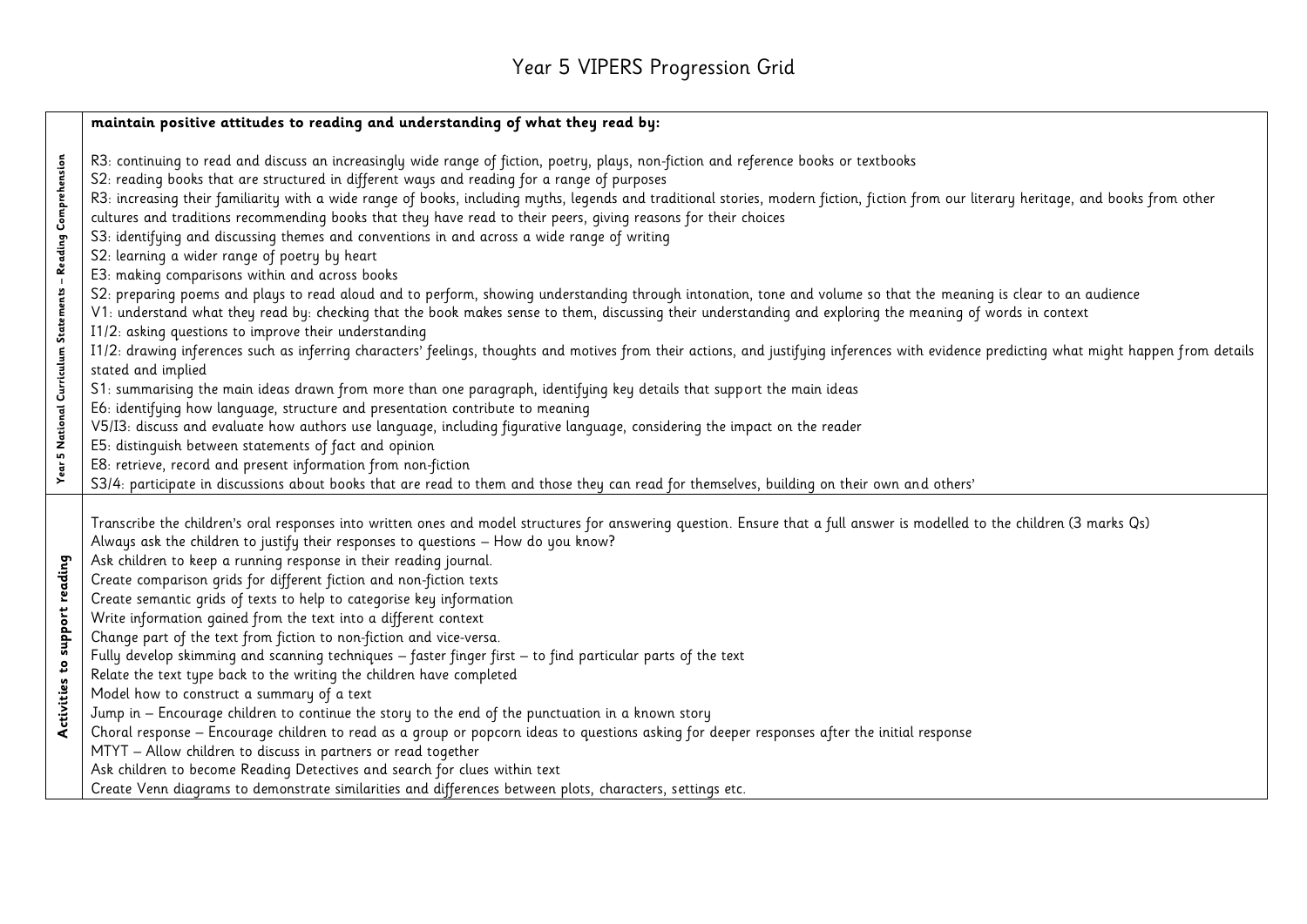#### Year 5 VIPERS Progression Grid

|                             | Key Reading Skills                                                                                                                                                                                                                                                                                                                                                                                                                                                                                                           | <b>Question Stems</b>                                                                                                                                                                                                                                                                                                                                                                                                                                                                                                                                                                                                       |
|-----------------------------|------------------------------------------------------------------------------------------------------------------------------------------------------------------------------------------------------------------------------------------------------------------------------------------------------------------------------------------------------------------------------------------------------------------------------------------------------------------------------------------------------------------------------|-----------------------------------------------------------------------------------------------------------------------------------------------------------------------------------------------------------------------------------------------------------------------------------------------------------------------------------------------------------------------------------------------------------------------------------------------------------------------------------------------------------------------------------------------------------------------------------------------------------------------------|
| Vocabulary<br>5             | explore the meaning of words in context, confidently using a dictionary<br>discuss how the author's choice of language impacts the reader<br>evaluate the authors use of language<br>investigate alternative word choices that could be made<br>begin to look at the use of figurative language<br>use a thesaurus to find synonyms for a larger variety of words<br>re-write passages using alternative word choices<br>read around the word' and *explore its meaning in the broader context of a section<br>or paragraph. | Can you quickly findin the dictionary and thesaurus?<br>$\bullet$<br>What does this word/phrase/sentence tell you about the character/setting/mood?<br>By writing, what effect has the author created? Do you think they intended<br>to?<br>What other words/phrases could the author have used here? Why?<br>How has the author made you/this character feel by writing? Why?<br>Find and highlight the word which is closest in meaning to<br>Find a word which demonstrates<br>Can you rewrite this in the style of the author using your own words?<br>How have simile and metaphor been used here to enhance the text? |
| nference<br><b>LO</b><br>ea | drawing inferences such as inferring characters' feelings, thoughts and motives from<br>$\bullet$<br>their actions, and justifying inferences with evidence.<br>make inferences about actions, feelings, events or states<br>use figurative language to infer meaning<br>give one or two pieces of evidence to support the point they are making.<br>begin to draw evidence from more than one place across a text.                                                                                                          | What do you think means? Why do you think that? Could it be anything else?<br>$\bullet$<br>I think; do you agree? Why/why not?<br>Why do you think the author? decided to?<br>Can you explain why? Can you give me evidence from somewhere else in the<br>text?<br>What do these words mean and why do you think that the author chose them?<br>How does the author make you feel?<br>What impression do you get from these paragraphs?                                                                                                                                                                                     |
| ediction                    | predicting what might happen from details stated and implied<br>$\bullet$<br>support predictions with relevant evidence from the text.<br>confirm and modify predictions as they read on.                                                                                                                                                                                                                                                                                                                                    | Can you think of another story with a similar theme? How do their plots differ?<br>Which stories have openings like this? Do you think that this story will develop<br>the same way?<br>Why did the author choose this setting? Will that influence the story?                                                                                                                                                                                                                                                                                                                                                              |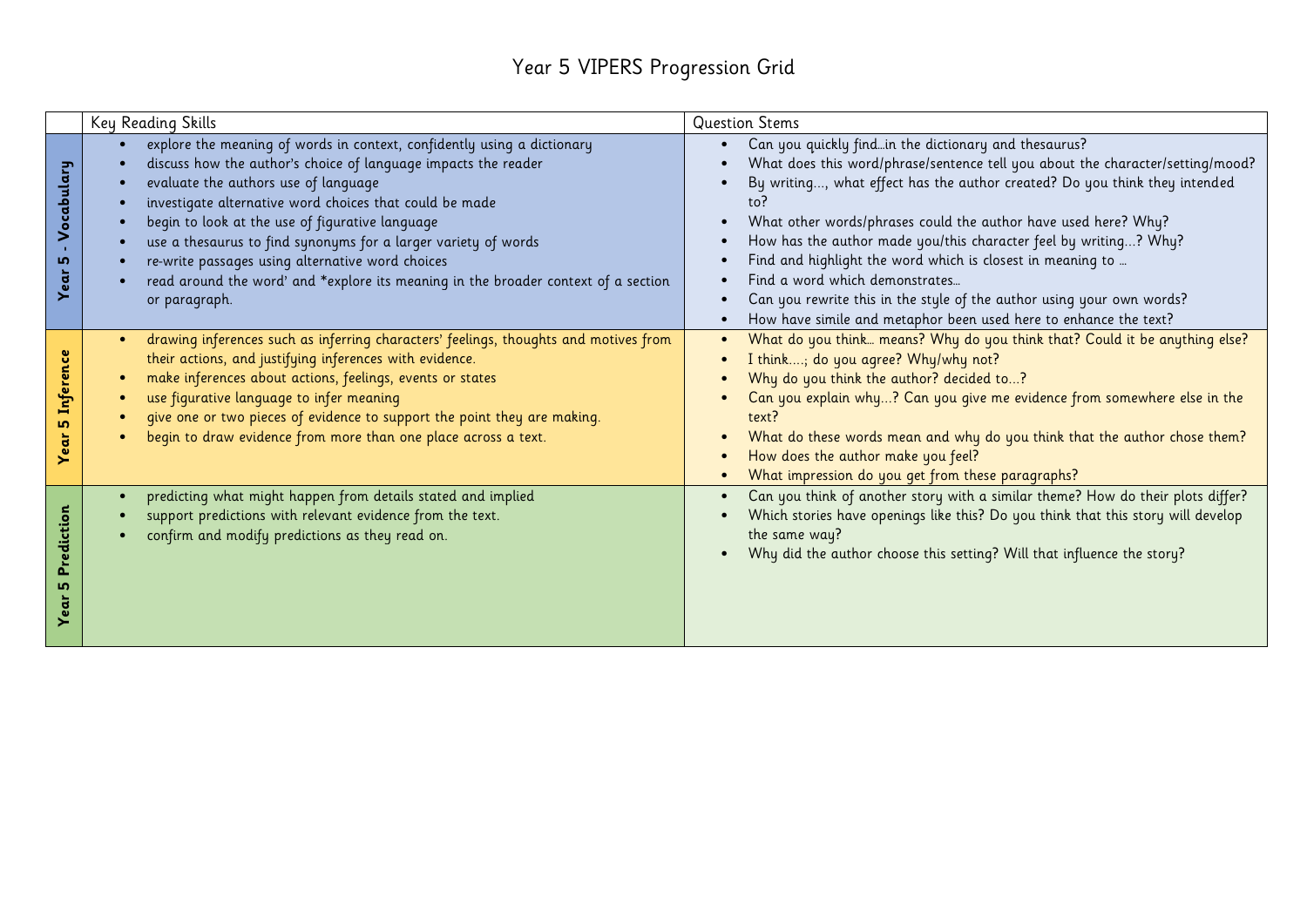# Year 5 VIPERS Progression Grid

| Explaining<br>5                | provide increasingly reasoned justification for my views<br>recommend books for peers in detail<br>give reasons for authorial choices<br>begin to challenge points of view<br>begin to distinguish between fact and opinion<br>identifying how language, structure and presentation contribute to meaning                                                                                                            | What is similar/different about two characters? Did the author intend that?<br>Explain why did that.<br>Describe different characters' reactions to the same event.<br>Does this story have a moral?<br>Which is better and why?<br>How is the text organised and what impact does this have on you as a reader? |
|--------------------------------|----------------------------------------------------------------------------------------------------------------------------------------------------------------------------------------------------------------------------------------------------------------------------------------------------------------------------------------------------------------------------------------------------------------------|------------------------------------------------------------------------------------------------------------------------------------------------------------------------------------------------------------------------------------------------------------------------------------------------------------------|
| Year                           | discuss and evaluate how authors use language, including figurative language,<br>considering the impact on the reader<br>explain and discuss their understanding of what they have read, including through<br>formal presentations and debates.                                                                                                                                                                      | Why has the text been written this way?<br>How can you tell whether it is fact and opinion?<br>How is this text similar to the writing we have been doing?<br>How does the author engage the audience?                                                                                                           |
| Retrieval<br><b>LO</b><br>Year | confidently skim and scan, and also use the skill of reading before and after to<br>retrieve information.<br>use evidence from across larger sections of text<br>read a broader range of texts including myths, legends, stories from other cultures,<br>modern fiction and archaic texts.<br>retrieve, record and present information from non-fiction texts.<br>ask my own questions and follow a line of enquiry. | Find the in this text. Is it anywhere else?<br>When/where is this story set? Find evidence in the text.<br>Find the part of the story that best describes the setting.<br>What do you think is happening here? Why?<br>Who is telling this story?<br>Can you skim/scan quickly to find the answer?               |
| Summarise<br>ம<br>ēar<br>>     | summarising the main ideas drawn from more than one paragraph, page, chapter<br>or the entire text identifying key details to support the main ideas.<br>make connections between information across the text and include this is an<br>answer.<br>discuss the themes or conventions from a chapter or text<br>identify themes across a wide range of writing                                                        | What is the main point in this paragraph? Is it mentioned anywhere else?<br>Sum up what has happened so far in words/seconds or less.<br>Which is the most important point in these paragraphs? Why?<br>Do any sections/paragraphs deal with the same themes?<br>Can you find a text with a similar theme?       |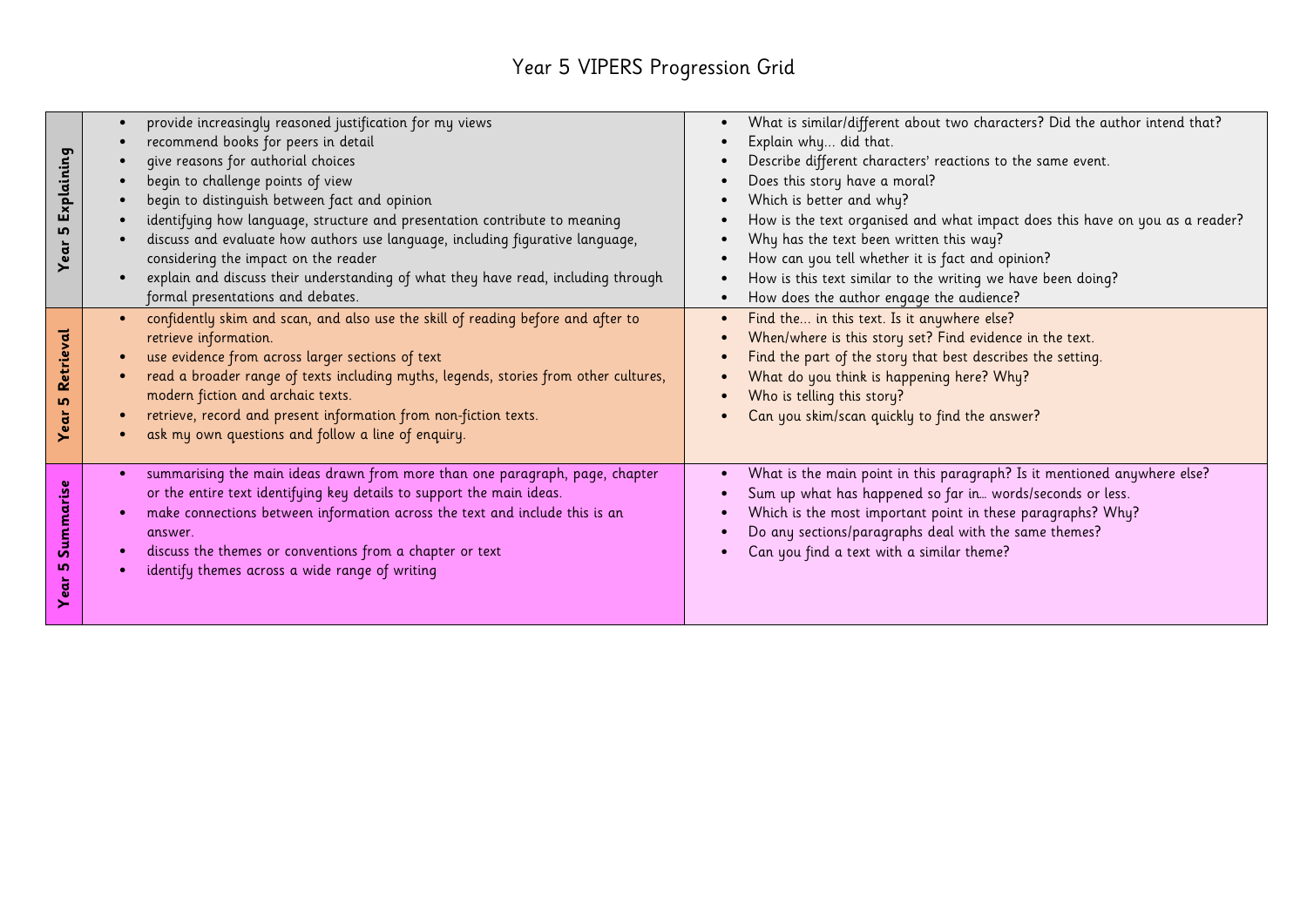# Year 6 VIPERS Progression Grid

|                               | maintain positive attitudes to reading and understanding of what they read by:                                                                                                                                                                                                                                                                                                                                                                                                                                                                                                                                                                                                                                                                                                                                                                                                                                                                                                                                                                                                                                                                                                                                                                                                                                                                                                                                                                                                                                                                                                                                                                                                                                                                                                                                                            |  |  |  |
|-------------------------------|-------------------------------------------------------------------------------------------------------------------------------------------------------------------------------------------------------------------------------------------------------------------------------------------------------------------------------------------------------------------------------------------------------------------------------------------------------------------------------------------------------------------------------------------------------------------------------------------------------------------------------------------------------------------------------------------------------------------------------------------------------------------------------------------------------------------------------------------------------------------------------------------------------------------------------------------------------------------------------------------------------------------------------------------------------------------------------------------------------------------------------------------------------------------------------------------------------------------------------------------------------------------------------------------------------------------------------------------------------------------------------------------------------------------------------------------------------------------------------------------------------------------------------------------------------------------------------------------------------------------------------------------------------------------------------------------------------------------------------------------------------------------------------------------------------------------------------------------|--|--|--|
| ပိ                            | R3: continuing to read and discuss an increasingly wide range of fiction, poetry, plays, non-fiction and reference books or textbooks<br>S2: reading books that are structured in different ways and reading for a range of purposes<br>R3: increasing their familiarity with a wide range of books, including myths, legends and traditional stories, modern fiction, fiction from our literary heritage, and books from other<br>cultures and traditions recommending books that they have read to their peers, giving reasons for their choices<br>S3: identifying and discussing themes and conventions in and across a wide range of writing<br>S2: learning a wider range of poetry by heart<br>E3: making comparisons within and across books<br>S2: preparing poems and plays to read aloud and to perform, showing understanding through intonation, tone and volume so that the meaning is clear to an audience<br>V1: understand what they read by: checking that the book makes sense to them, discussing their understanding and exploring the meaning of words in context<br>I1/2: asking questions to improve their understanding<br>I1/2: drawing inferences such as inferring characters' feelings, thoughts and motives from their actions, and justifying inferences with evidence predicting what might happen from<br>details stated and implied<br>S1: summarising the main ideas drawn from more than one paragraph, identifying key details that support the main ideas<br>E6: identifying how language, structure and presentation contribute to meaning<br>V5/I3: discuss and evaluate how authors use language, including figurative language, considering the impact on the reader<br>E5: distinguish between statements of fact and opinion<br>E8: retrieve, record and present information from non-fiction |  |  |  |
| Activities to support reading | S3/4: participate in discussions about books that are read to them and those they can read for themselves, building on their own and others'<br>Transcribe the children's oral responses into written ones and model structures for answering question. Ensure that a full answer is modelled to the children (3 marks Qs)<br>Always ask the children to justify their responses to questions - How do you know?<br>Ask children to keep a running response in their reading journal.<br>Summarise each of the main characters and return and add to these as reading progresses.<br>Create comparison grids for different fiction and non-fiction texts<br>Create semantic grids of texts to help to categorise key information<br>Write information gained from the text into a different context<br>Change part of the text from fiction to non-fiction and vice-versa.<br>Fully develop skimming and scanning techniques - fastest finger first - to find particular parts of the text<br>Relate the text type back to the writing the children have completed<br>Model how to construct a summary of a paragraph, text, story.<br>Jump in - Encourage children to continue the story to the end of the punctuation in a known story<br>Choral response - Encourage children to read as a group or popcorn ideas to questions asking for deeper responses after the initial response<br>MTYT - Allow children to discuss in partners or read together<br>Ask children to become Reading Detectives and search for clues within text<br>Create Venn diagrams to demonstrate similarities and differences between plots, characters, settings etc.                                                                                                                                                                                      |  |  |  |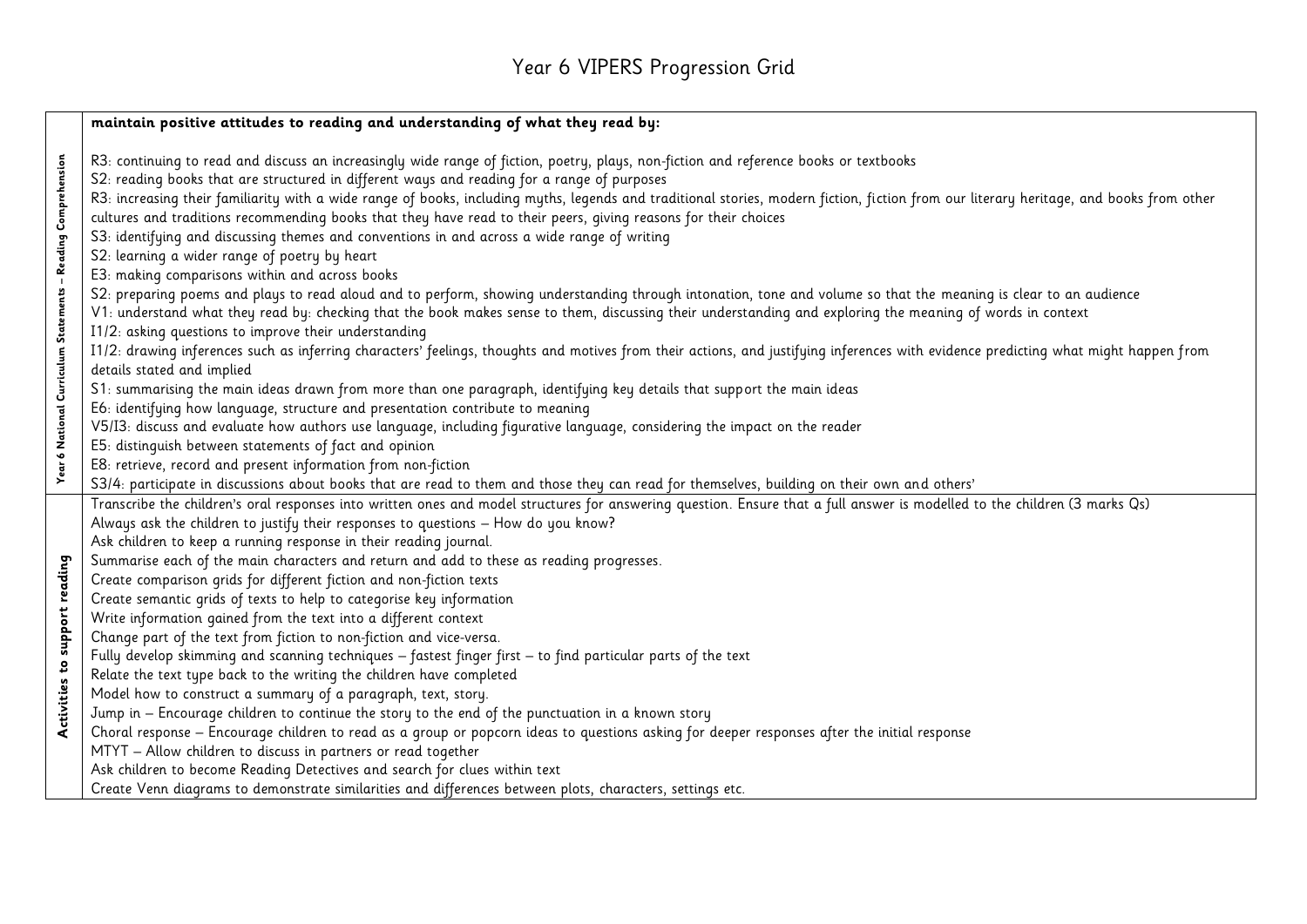#### Year 6 VIPERS Progression Grid

|                      | Key Reading Skills                                                                                                                                                                                                                                                                                                                                                                                                                                                                                                                                                  | <b>Question Stems</b>                                                                                                                                                                                                                                                                                                                                                                                                                                                                          |
|----------------------|---------------------------------------------------------------------------------------------------------------------------------------------------------------------------------------------------------------------------------------------------------------------------------------------------------------------------------------------------------------------------------------------------------------------------------------------------------------------------------------------------------------------------------------------------------------------|------------------------------------------------------------------------------------------------------------------------------------------------------------------------------------------------------------------------------------------------------------------------------------------------------------------------------------------------------------------------------------------------------------------------------------------------------------------------------------------------|
| Vocabulary<br>৩      | evaluate how the authors' use of language impacts upon the reader<br>find examples of figurative language and how this impacts the reader and<br>contributes to meaning or mood.<br>discuss how presentation and structure contribute to meaning.<br>explore the meaning of words in context by 'reading around the word' and<br>independently explore its meaning in the broader context of a section or paragraph.                                                                                                                                                | What does this word/phrase/sentence tell you about the<br>character/setting/mood?<br>By writing, what effect has the author created? Do you think they intended<br>to?<br>Can you find examples of simile, metaphor, hyperbole or personification in the<br>text?<br>Why has the text been organised in this way? Would you have done it<br>differently?<br>What other words/phrases could the author have used here? Why? How has<br>the author made you/this character feel by writing? Why? |
| 6 Inference<br>Year  | drawing inferences such as inferring characters' feelings, thoughts and motives from<br>$\bullet$<br>their actions, and justifying inferences with evidence.<br>discuss how characters change and develop through texts by drawing inferences<br>based on indirect clues.<br>make inferences about events, feelings, states backing these up with evidence.<br>$\bullet$<br>infer characters' feelings, thoughts and motives, giving more than one piece of<br>evidence to support each point made. They can draw evidence from different places<br>across the text | What do you think means? Why do you think that? Could it be anything<br>else?<br>I think; do you agree? Why/why not?<br>Why do you think the author decided to?<br>Can you explain why?<br>What do these words mean and why do you think that the author chose them?<br>How do other people's descriptions of show that?<br>Where else in the text can we find the answer to this question?                                                                                                    |
| Prediction<br>∾<br>> | predicting what might happen from details stated and implied<br>support predictions by using relevant evidence from the text<br>confirm and modify predictions in light of new information.                                                                                                                                                                                                                                                                                                                                                                         | Can you think of another story with a similar theme? How do their plots<br>differ?<br>Which stories have openings like this? Do you think that this story will develop<br>the same way?<br>Why did the author choose this setting? Will that influence the story?                                                                                                                                                                                                                              |